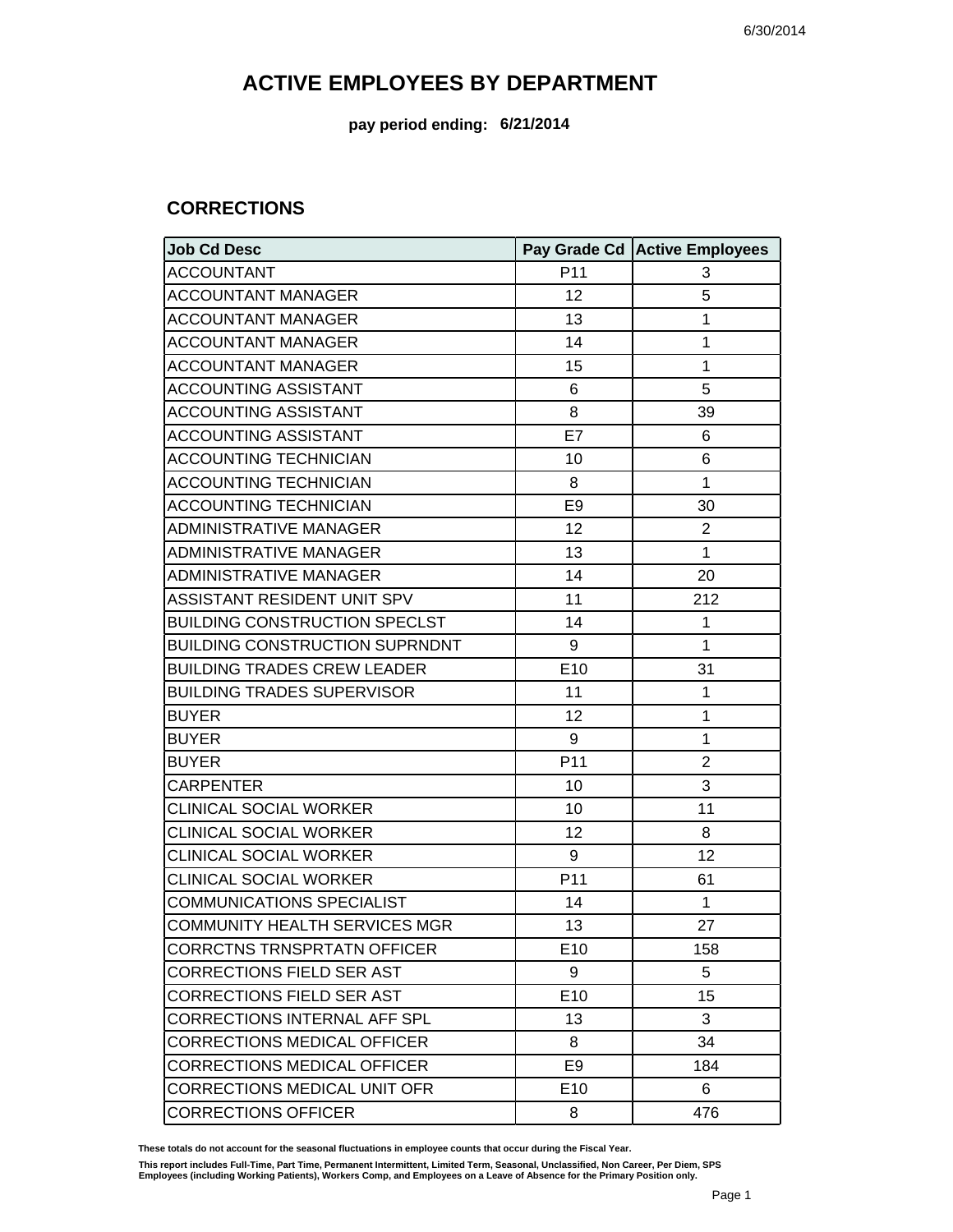#### **pay period ending: 6/21/2014**

### **CORRECTIONS**

| <b>Job Cd Desc</b>                    |                | Pay Grade Cd Active Employees |
|---------------------------------------|----------------|-------------------------------|
| <b>CORRECTIONS OFFICER</b>            | E <sub>9</sub> | 5,571                         |
| <b>CORRECTIONS OFFICER NON-CAREER</b> | N              | 18                            |
| <b>CORRECTIONS PROGRAM CDR</b>        | 10             | 20                            |
| <b>CORRECTIONS PROGRAM CDR</b>        | 11             | $\overline{2}$                |
| <b>CORRECTIONS PROGRAM CDR</b>        | 12             | 95                            |
| <b>CORRECTIONS PROGRAM CDR</b>        | 9              | 44                            |
| <b>CORRECTIONS PROGRAM CDR</b>        | P11            | 47                            |
| <b>CORRECTIONS PROGRAM MGR-FZN</b>    | 13             | 4                             |
| <b>CORRECTIONS RESIDENT REP</b>       | E10            | 54                            |
| <b>CORRECTIONS SECURITY ISP</b>       | 13             | 38                            |
| <b>CORRECTIONS SECURITY REP</b>       | E10            | 25                            |
| <b>CORRECTIONS SHIFT SUPERVISOR</b>   | 11             | 443                           |
| <b>CORRECTIONS SHIFT SUPERVISOR</b>   | 12             | 190                           |
| <b>CORRECTIONS SHIFT SUPERVISOR</b>   | 13             | 81                            |
| <b>CORR INTRNL AFFRS OFFICER</b>      | 13             | $\mathbf{1}$                  |
| DATA CODING OPERATOR                  | E7             | $\mathbf{1}$                  |
| <b>DENTAL AIDE</b>                    | E <sub>8</sub> | 39                            |
| <b>DENTAL HYGIENIST</b>               | E11            | 27                            |
| DENTAL LABORATORY TECHNICIAN          | 12             | $\mathbf{1}$                  |
| <b>DENTIST</b>                        | 16             | 30                            |
| <b>DENTIST FEES</b>                   | A              | 11                            |
| <b>DENTIST MANAGER</b>                | 17             | $\mathbf{1}$                  |
| DEPARTMENTAL ANALYST                  | 10             | 6                             |
| DEPARTMENTAL ANALYST                  | 11             | $\mathbf{1}$                  |
| DEPARTMENTAL ANALYST                  | 12             | 43                            |
| DEPARTMENTAL ANALYST                  | 9              | 11                            |
| DEPARTMENTAL ANALYST                  | P11            | 34                            |
| DEPARTMENTAL MANAGER                  | 12             | 5                             |
| DEPARTMENTAL MANAGER                  | 13             | $\overline{4}$                |
| <b>DEPARTMENTAL MANAGER</b>           | 14             | 8                             |
| DEPARTMENTAL MANAGER                  | 15             | 1                             |
| DEPARTMENTAL SPECIALIST               | 13             | 54                            |
| DEPARTMENTAL SPECIALIST               | 14             | 11                            |
| DEPARTMENTAL SUPERVISOR               | 11             | 1                             |
| DEPARTMENTAL SUPERVISOR               | 12             | 32                            |
| DEPARTMENTAL TECHNICIAN               | 10             | 15                            |
| DEPARTMENTAL TECHNICIAN               | $\overline{7}$ | 12                            |
| DEPARTMENTAL TECHNICIAN               | 8              | 11                            |
| DEPARTMENTAL TECHNICIAN               | 9              | $\mathbf{1}$                  |

**These totals do not account for the seasonal fluctuations in employee counts that occur during the Fiscal Year.**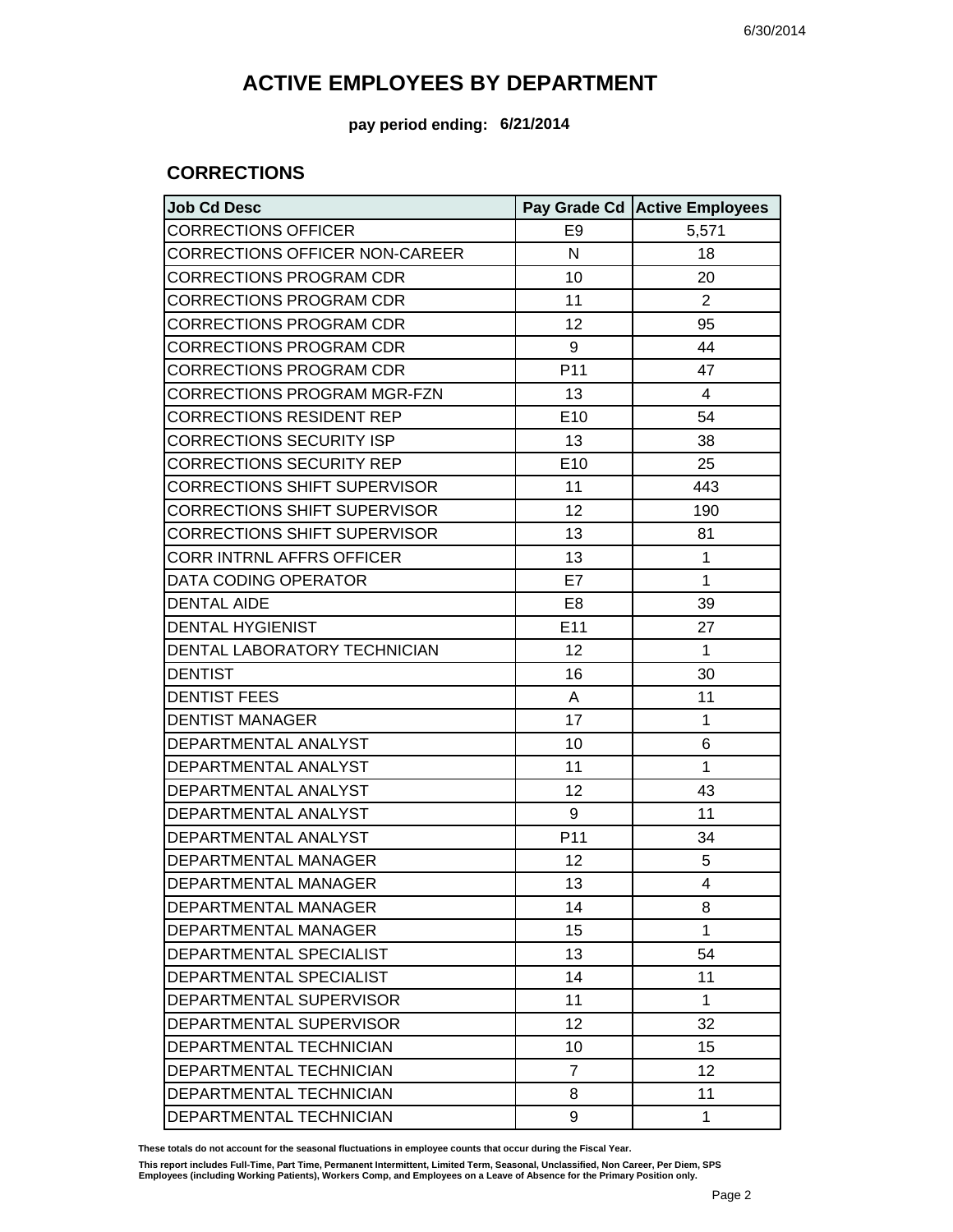**pay period ending: 6/21/2014**

### **CORRECTIONS**

| <b>Job Cd Desc</b>               |                | Pay Grade Cd Active Employees |
|----------------------------------|----------------|-------------------------------|
| DEPARTMENTAL TECHNICIAN          | E <sub>9</sub> | 138                           |
| DEVELOPMENTAL DIS PRG            | P11            | 4                             |
| <b>DIETITIAN NUTRITIONIST</b>    | 12             | 1                             |
| <b>DIETITIAN NUTRITIONIST</b>    | P11            | 6                             |
| <b>DIVISION ADMINISTRATOR</b>    | 17             | 9                             |
| <b>DOMESTIC SERVICES AIDE</b>    | E <sub>6</sub> | 4                             |
| <b>DRAFTING TECHNICIAN</b>       | E10            | $\mathbf{1}$                  |
| <b>ELECTRICIAN LICENSED</b>      | 10             | 30                            |
| ELECTRICIAN-MASTER LICENSED      | 11             | 11                            |
| <b>EMPLOYMENT COUNSELOR</b>      | 10             | $\mathbf{1}$                  |
| <b>EMPLOYMENT COUNSELOR</b>      | 9              | $\overline{4}$                |
| <b>EMPLOYMENT COUNSELOR</b>      | P11            | 3                             |
| ENVIRONMENTAL ENGINEERING SPL    | 13             | 1                             |
| ENVIRONMENTAL SANITARIAN SPL     | 13             | $\mathbf{1}$                  |
| <b>EQUIPMENT OPERATOR</b>        | 9              | 21                            |
| <b>EQUIPMENT TECHNICIAN</b>      | 11             | 8                             |
| <b>EQUIPMENT TECHNICIAN</b>      | 8              | 1                             |
| <b>EXECUTIVE SECRETARY</b>       | 11             | $\mathbf{1}$                  |
| <b>EXECUTIVE SECRETARY</b>       | E10            | 35                            |
| <b>FINANCIAL ANALYST</b>         | 10             | $\mathbf{1}$                  |
| <b>FINANCIAL ANALYST</b>         | 12             | $\overline{2}$                |
| <b>FINANCIAL ANALYST</b>         | 9              | $\overline{2}$                |
| <b>FINANCIAL ANALYST</b>         | P11            | 3                             |
| <b>FINANCIAL MANAGER</b>         | 12             | $\mathbf{1}$                  |
| <b>FINANCIAL SPECIALIST</b>      | 13             | 4                             |
| <b>FINGERPRINT TECHNICIAN</b>    | 10             | 1                             |
| FINGERPRINT TECHNICIAN           | $\overline{7}$ | 1                             |
| FIRE SAFETY INSPECTOR            | 11             | $\overline{7}$                |
| <b>FIRE SAFETY INSPECTOR</b>     | 9              | $\mathbf{1}$                  |
| FIRE SAFETY SUPERVISOR           | 12             | 2                             |
| <b>GENERAL OFFICE ASSISTANT</b>  | 5              | 13                            |
| <b>GENERAL OFFICE ASSISTANT</b>  | 6              | $\overline{2}$                |
| <b>GENERAL OFFICE ASSISTANT</b>  | 8              | 11                            |
| <b>GENERAL OFFICE ASSISTANT</b>  | E7             | 102                           |
| <b>GROUNDSKEEPER</b>             | E <sub>8</sub> | 3                             |
| <b>HUMAN RESOURCES ANALYST</b>   | 12             | $\mathbf{1}$                  |
| HUMAN RESOURCES ANALYST          | 9              | $\overline{2}$                |
| <b>HUMAN RESOURCES DEVELOPER</b> | 10             | $\overline{2}$                |
| HUMAN RESOURCES DEVELOPER        | 12             | 24                            |

**These totals do not account for the seasonal fluctuations in employee counts that occur during the Fiscal Year.**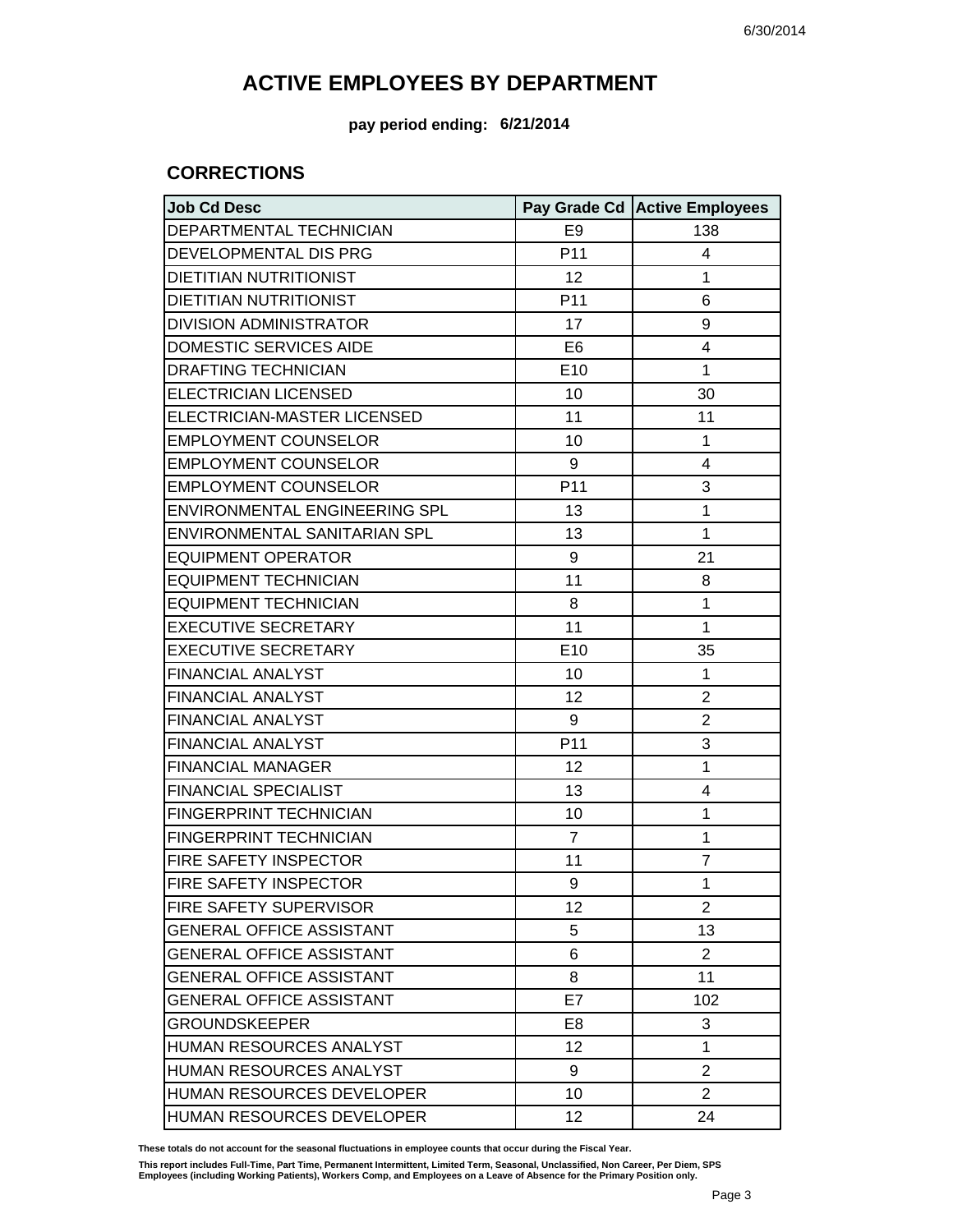#### **pay period ending: 6/21/2014**

### **CORRECTIONS**

| <b>Job Cd Desc</b>                  |                | Pay Grade Cd Active Employees |
|-------------------------------------|----------------|-------------------------------|
| HUMAN RESOURCES DEVELOPER           | 9              | 7                             |
| HUMAN RESOURCES DEVELOPER           | P11            | $\overline{2}$                |
| HUMAN RESOURCES DEVELOP SPLST       | 13             | 10                            |
| <b>HUMAN RESOURCES MANAGER</b>      | 14             | 1                             |
| HUMAN RESOURCES SPECIALIST          | 13             | $\overline{2}$                |
| <b>INDUSTRIES PRODUCTION LEADER</b> | 10             | 1                             |
| INDUSTRIES PRODUCTION LEADER        | 8              | 1                             |
| INDUSTRIES PRODUCTION LEADER        | 9              | $\overline{2}$                |
| INDUSTRIES PRODUCTION LEADER        | E10            | 26                            |
| <b>INDUSTRIES SUPERVISOR</b>        | 12             | 5                             |
| <b>INDUSTRIES SUPERVISOR</b>        | 13             | $\overline{7}$                |
| <b>INDUSTRIES SUPERVISOR</b>        | 14             | 3                             |
| <b>INFORMATION TEC PRG ALT</b>      | P11            | 1                             |
| <b>INSTITUTION CHAPLAIN</b>         | 10             | $\mathbf{1}$                  |
| <b>INSTITUTION CHAPLAIN</b>         | 12             | 26                            |
| <b>INSTITUTION CHAPLAIN</b>         | P11            | $\mathbf{1}$                  |
| <b>JANITOR</b>                      | 6              | $\overline{4}$                |
| <b>LABORATORY ASSISTANT</b>         | 9              | $\overline{2}$                |
| <b>LIBRARIAN</b>                    | 12             | 19                            |
| <b>LIBRARIAN</b>                    | P11            | 4                             |
| <b>LIBRARIAN MANAGER</b>            | 12             | $\overline{2}$                |
| <b>LIBRARY ASSISTANT</b>            | 5              | $\overline{2}$                |
| <b>LIBRARY ASSISTANT</b>            | 8              | 1                             |
| <b>LIBRARY ASSISTANT</b>            | E7             | 3                             |
| <b>LIBRARY TECHNICIAN</b>           | 11             | $\overline{7}$                |
| <b>LIBRARY TECHNICIAN</b>           | 8              | $\mathbf{1}$                  |
| <b>LIBRARY TECHNICIAN</b>           | 9              | 1                             |
| <b>LIBRARY TECHNICIAN</b>           | E10            | 10                            |
| <b>LOCKSMITH</b>                    | 10             | $\mathbf{1}$                  |
| <b>MAINTENANCE MECHANIC</b>         | 10             | 189                           |
| <b>MAINTENANCE MECHANIC</b>         | 8              | 3                             |
| <b>MAINTENANCE MECHANIC</b>         | E <sub>9</sub> | 6                             |
| MAINTENANCE MECHANIC SUPERVISO      | 11             | 3                             |
| <b>MEDICAL RECORD EXA</b>           | 11             | 4                             |
| <b>MEDICAL RECORD EXA</b>           | 12             | 3                             |
| <b>MEDICAL RECORD EXA</b>           | 13             | $\overline{2}$                |
| <b>MEDICAL RECORD EXAMINER</b>      | 8              | 1                             |
| <b>MEDICAL RECORD EXAMINER</b>      | 9              | $\mathbf{1}$                  |
| MEDICAL RECORD EXAMINER             | E10            | 27                            |

**These totals do not account for the seasonal fluctuations in employee counts that occur during the Fiscal Year.**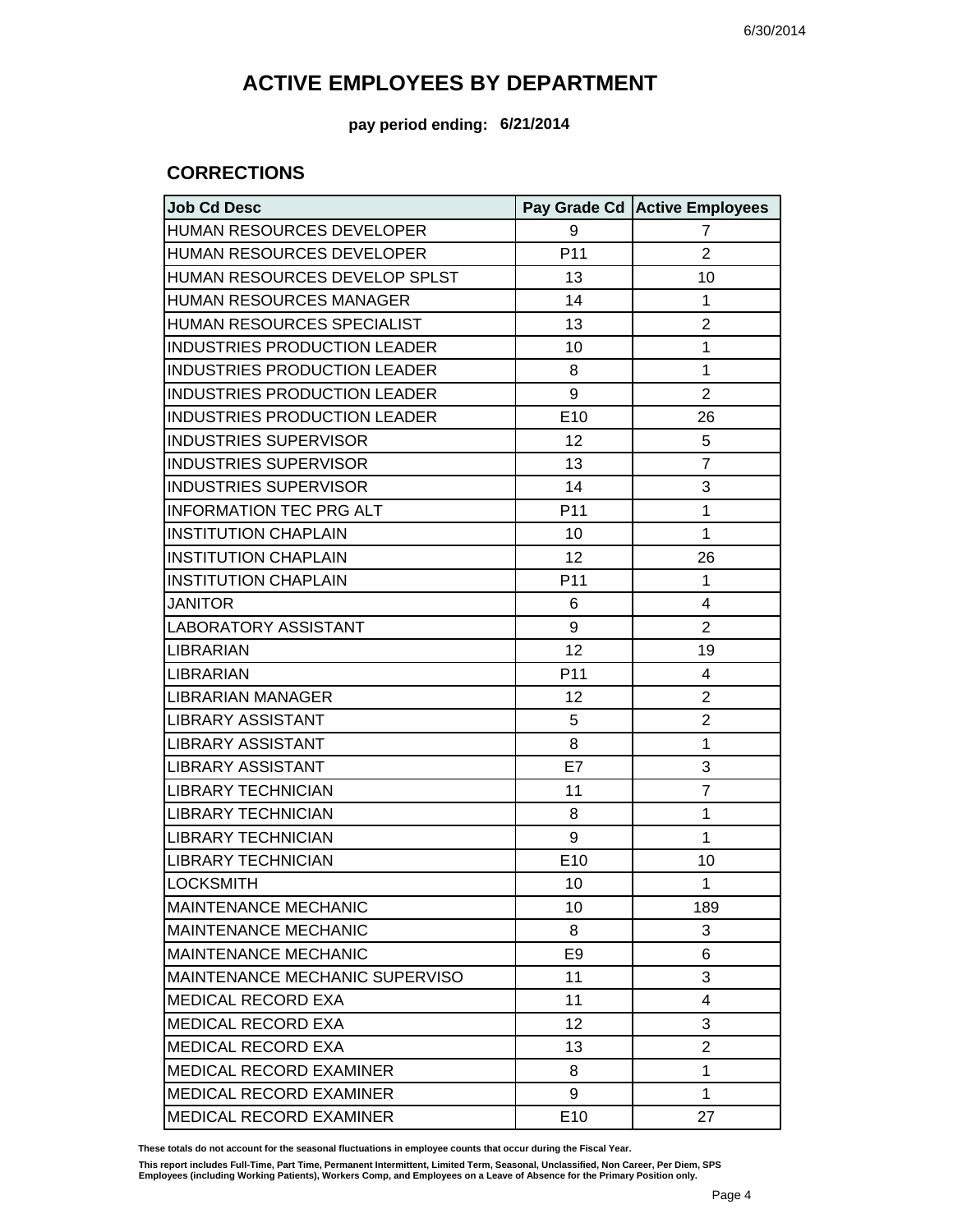**pay period ending: 6/21/2014**

### **CORRECTIONS**

| <b>Job Cd Desc</b>                   |                 | Pay Grade Cd Active Employees |
|--------------------------------------|-----------------|-------------------------------|
| <b>MEDICAL SERVICES</b>              | A               | 1                             |
| <b>MEDICAL TECHNICIAN SUPERVISOR</b> | 12              | 1                             |
| MENTAL HEALTH SOCIAL WORKER          | P <sub>11</sub> | 1                             |
| <b>MUSIC THERAPIST</b>               | P <sub>11</sub> | $\overline{2}$                |
| <b>OCCUPATIONAL THERAPIST</b>        | P <sub>11</sub> | 3                             |
| OFFICE DIRECTOR                      | 17              | 5                             |
| OFFICE SUPERVISOR                    | 10              | 3                             |
| OFFICE SUPERVISOR                    | 9               | 4                             |
| <b>PAINTER</b>                       | 10              | 1                             |
| PAROLE/PROBATION MANAGER             | 13              | 143                           |
| PAROLE/PROBATION MANAGER             | 14              | 4                             |
| PAROLE/PROBATION MANAGER             | 15              | 14                            |
| PAROLE PROBATION OFFICER             | 10              | 9                             |
| PAROLE PROBATION OFFICER             | 12              | 15                            |
| PAROLE PROBATION OFFICER             | 13              | $\mathbf{1}$                  |
| PAROLE PROBATION OFFICER             | 9               | 59                            |
| PAROLE PROBATION OFFICER             | P11             | 1,186                         |
| PAROLE PROBATION SPECIALIST          | 13              | 4                             |
| PAROLE PROBATION SPECIALIST          | 14              | $\overline{2}$                |
| PAROLE PROBATION SPECIALIST          | 15              | 4                             |
| <b>PHARMACIST</b>                    | P11             | $\overline{2}$                |
| PHARMACY ASSISTANT                   | E8              | 38                            |
| PHYSICAL PLANT SUPERVISOR            | 12              | 21                            |
| PHYSICAL PLANT SUPERVISOR            | 13              | $\overline{7}$                |
| PHYSICIAN MANAGER                    | 21              | $\overline{2}$                |
| <b>PLUMBER</b>                       | 10              | 22                            |
| <b>PLUMBER</b>                       | 11              | 11                            |
| POWER PLANT OPERATOR                 | 10              | 16                            |
| POWER PLANT OPERATOR                 | E <sub>9</sub>  | $\overline{7}$                |
| POWER PLANT SUPERVISOR               | 11              | $\overline{2}$                |
| PRACTICAL NURSE LICENSED             | E <sub>9</sub>  | 143                           |
| <b>PRISON COUNSELOR</b>              | 10              | 28                            |
| PRISON COUNSELOR                     | 11              | $\overline{2}$                |
| PRISON COUNSELOR                     | 9               | 26                            |
| PRISON COUNSELOR                     | P11             | 16                            |
| PROCUREMENT TECHNICIAN               | 10              | 8                             |
| PROCUREMENT TECHNICIAN               | $\overline{7}$  | 1                             |
| PROCUREMENT TECHNICIAN               | E <sub>9</sub>  | 3                             |
| PROMOTIONAL AGENT                    | 12              | $\overline{2}$                |

**These totals do not account for the seasonal fluctuations in employee counts that occur during the Fiscal Year.**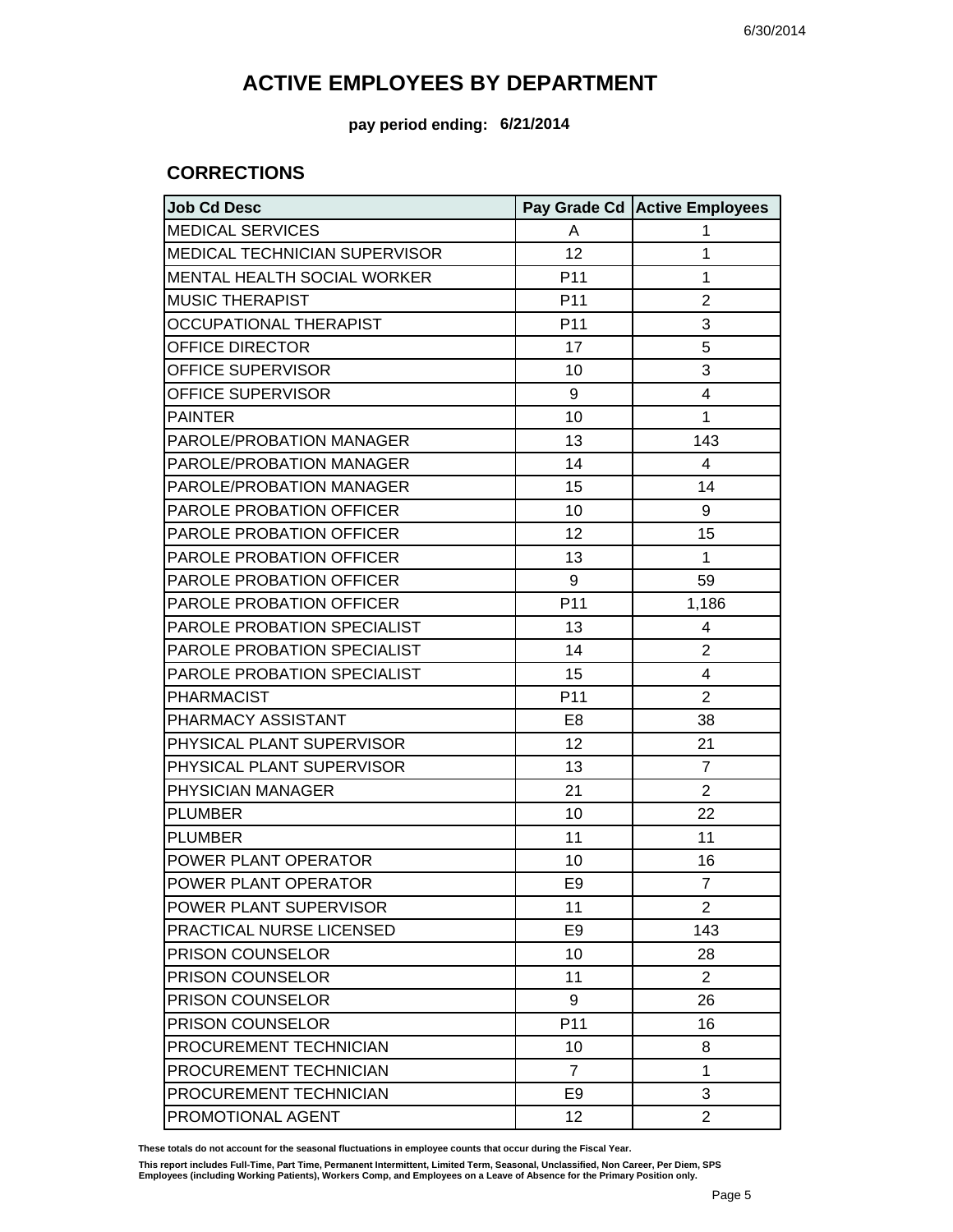**pay period ending: 6/21/2014**

### **CORRECTIONS**

| <b>Job Cd Desc</b>               |                 | Pay Grade Cd Active Employees |
|----------------------------------|-----------------|-------------------------------|
| <b>PSYCHIATRIST</b>              | 18              | 8                             |
| <b>PSYCHOLOGIST</b>              | 10              | 5                             |
| <b>PSYCHOLOGIST</b>              | 12              | 15                            |
| <b>PSYCHOLOGIST</b>              | 9               | 6                             |
| <b>PSYCHOLOGIST</b>              | P11             | 96                            |
| RADIO COMMUNICATION TECHNCN      | 11              | 1                             |
| RECREATIONAL THERAPIST           | 12              | 1                             |
| RECREATIONAL THERAPIST           | 9               | 1                             |
| RECREATIONAL THERAPIST           | P11             | 11                            |
| <b>REFRIGERATION MECHANIC</b>    | 10              | 6                             |
| REFRIGERATION MECHANIC-LICENSD   | 11              | 6                             |
| REFRIGERATION MECHANIC-LICENSD   | E10             | 1                             |
| <b>REGISTERED NURSE</b>          | 12              | 364                           |
| <b>REGISTERED NURSE</b>          | 13              | 6                             |
| <b>REGISTERED NURSE</b>          | N               | 6                             |
| <b>REGISTERED NURSE</b>          | P <sub>11</sub> | 11                            |
| <b>REGISTERED NURSE DIRECTOR</b> | 17              | 3                             |
| <b>REGISTERED NURSE MANAGER</b>  | 13              | 53                            |
| REGISTERED NURSE MANAGER         | 14              | 1                             |
| <b>REGISTERED NURSE MANAGER</b>  | 15              | 30                            |
| REGISTERED NURSE NON-CAREER      | N               | 3                             |
| <b>REGULATION AGENT</b>          | 12              | 1                             |
| <b>RESIDENT CARE AIDE</b>        | $\overline{7}$  | 3                             |
| <b>RESIDENT CARE AIDE</b>        | E <sub>8</sub>  | 25                            |
| <b>RESIDENT UNIT MANAGER</b>     | 13              | 61                            |
| RESPIRATORY THERAPY TECHNICIAN   | E10             | 1                             |
| <b>RIGHTS SPECIALIST</b>         | 13              | 1                             |
| <b>SCHOOL PRINCIPAL</b>          | 14              | 10                            |
| <b>SCHOOL PSYCHOLOGIST</b>       | P <sub>11</sub> | $\overline{2}$                |
| <b>SCHOOL TEACHER</b>            | 11A             | 32                            |
| <b>SCHOOL TEACHER</b>            | 11B             | 44                            |
| <b>SCHOOL TEACHER</b>            | 11C             | 8                             |
| SECRETARIAL SUPERVISOR           | 10              | 5                             |
| <b>SECRETARY</b>                 | $\overline{7}$  | 4                             |
| <b>SECRETARY</b>                 | 9               | 111                           |
| <b>SECRETARY</b>                 | E <sub>8</sub>  | 140                           |
| SENIOR EXEC MGT ASST             | 11              | 6                             |
| SENIOR EXEC MGT ASST             | 13              | 4                             |
| SENIOR EXEC MGT ASST             | 15              | 1                             |

**These totals do not account for the seasonal fluctuations in employee counts that occur during the Fiscal Year.**